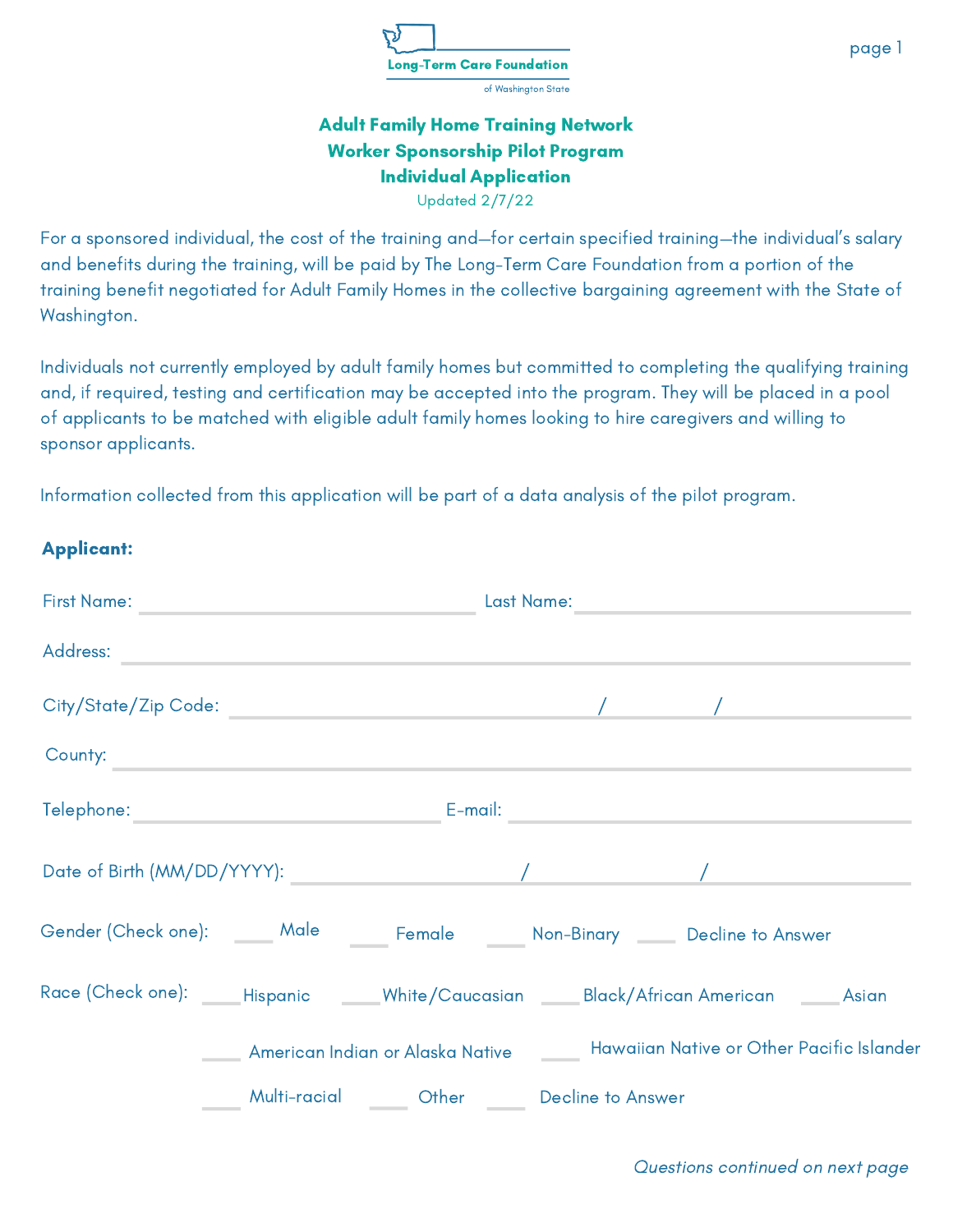| <b>Long-Term Care Foundation</b> |
|----------------------------------|
| of Washington State              |

|  |                          |  | Disability: Yes No Decline to Answer Military Veteran: Yes                                                    |    |  |                         |                                         | No |
|--|--------------------------|--|---------------------------------------------------------------------------------------------------------------|----|--|-------------------------|-----------------------------------------|----|
|  |                          |  | Are you authorized to work in the United States?: ________ Yes ______ No                                      |    |  |                         |                                         |    |
|  |                          |  |                                                                                                               |    |  |                         |                                         |    |
|  |                          |  | If yes, please describe: with a state of the state of the state of the state of the state of the state of the |    |  |                         |                                         |    |
|  |                          |  | Do you currently have any certifcations?: ______ Yes _____                                                    | No |  |                         |                                         |    |
|  | If yes, please describe: |  |                                                                                                               |    |  |                         |                                         |    |
|  |                          |  | Please check off your credentials for working in an adult family home:                                        |    |  |                         |                                         |    |
|  |                          |  | Background Check _______ Food Handlers                                                                        |    |  |                         |                                         |    |
|  | CPR/First Aid            |  | $\overline{\phantom{a}}$ TB                                                                                   |    |  |                         |                                         |    |
|  |                          |  | What training(s) do you need to become a long-term care worker?                                               |    |  |                         |                                         |    |
|  |                          |  | Home Care Aide Training (75 hours) & Testing                                                                  |    |  |                         | <b>Mental Health Specialty Training</b> |    |
|  |                          |  | <b>HCA Pre-Prometric Test Refresher</b>                                                                       |    |  |                         | <b>Dementia Specialty Training</b>      |    |
|  |                          |  | <b>CNA Certification Training + Testing</b>                                                                   |    |  | <b>Nurse Delegation</b> |                                         |    |
|  | <b>HIV/AIDS Training</b> |  |                                                                                                               |    |  |                         | <b>Nurse Delegation-Diabetes</b>        |    |

Which of the trainings below do you need to further your long-term care worker professional and career development?

| <b>HCA/CNA Alternative Bridge Program</b>                                 |
|---------------------------------------------------------------------------|
| (for Certified HCAs who want to advance their careers to Certified CNAs)  |
| Adult Education (to prepare you to offer specialty trainings in your AFH) |

Adult Family Home Administrator Training

page 2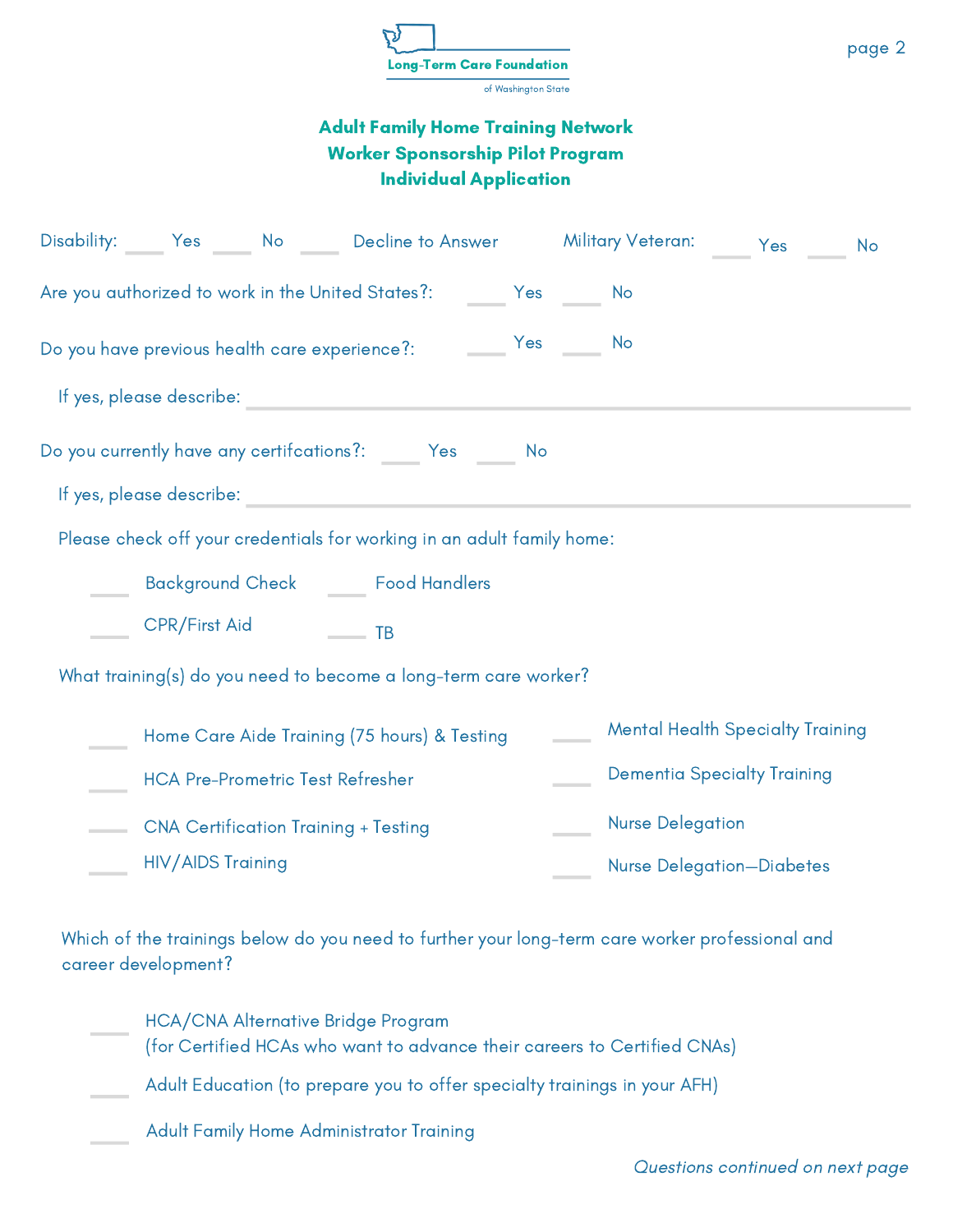

Which of the following DSHS-approved training companies will you choose to provide the training you require?

- Community Colleges of Spokane (offers Adult Education, AFH Administrator, HCA/CNA Bridge, HIV/AIDs, HCA, HCA Skills Refresher)
- Cornerstone Healthcare Training Company, LLC (offers Dementia, HIV/AIDs, HCA, Mental Health, Nurse Delegation, Nurse Delegation Diabetes)
- Long-Term Care Education Associates (offers Dementia, Mental Health, Nurse Delegation, Nurse Delegation Diabetes)
- Headway Nursing Services (offers Dementia, HIV/AIDs, HCA, Mental Health, Nurse Delegation, Nurse Delegation Diabetes, Adult Education)
- Northcare Training (offers Dementia, HCA, HCA/CNA Bridge, Mental Health, Nurse Delegation, Nurse Delegation Diabetes)
- S&H Training Center, Inc. (offers Dementia, HCA, Mental Health, Nurse Delegation, Nurse Delegation Diabetes)
- Washington Care Academy, LLC (offers Dementia, HCA, Mental Health, Nurse Delegation, Nurse Delegation Diabetes)

Other:

For those choosing CNA training, please visit

[https://www.doh.wa.gov/LicensesPermitsandCertificates/](https://www.doh.wa.gov/LicensesPermitsandCertificates/%20NursingCommission/NursingEducation/%20NursingAssistantCertified/ProgramList) NursingCommission/NursingEducation/ NursingAssistantCertified/ProgramList, pick your top three choices, and add them below

- 1)
- 2)
- 3)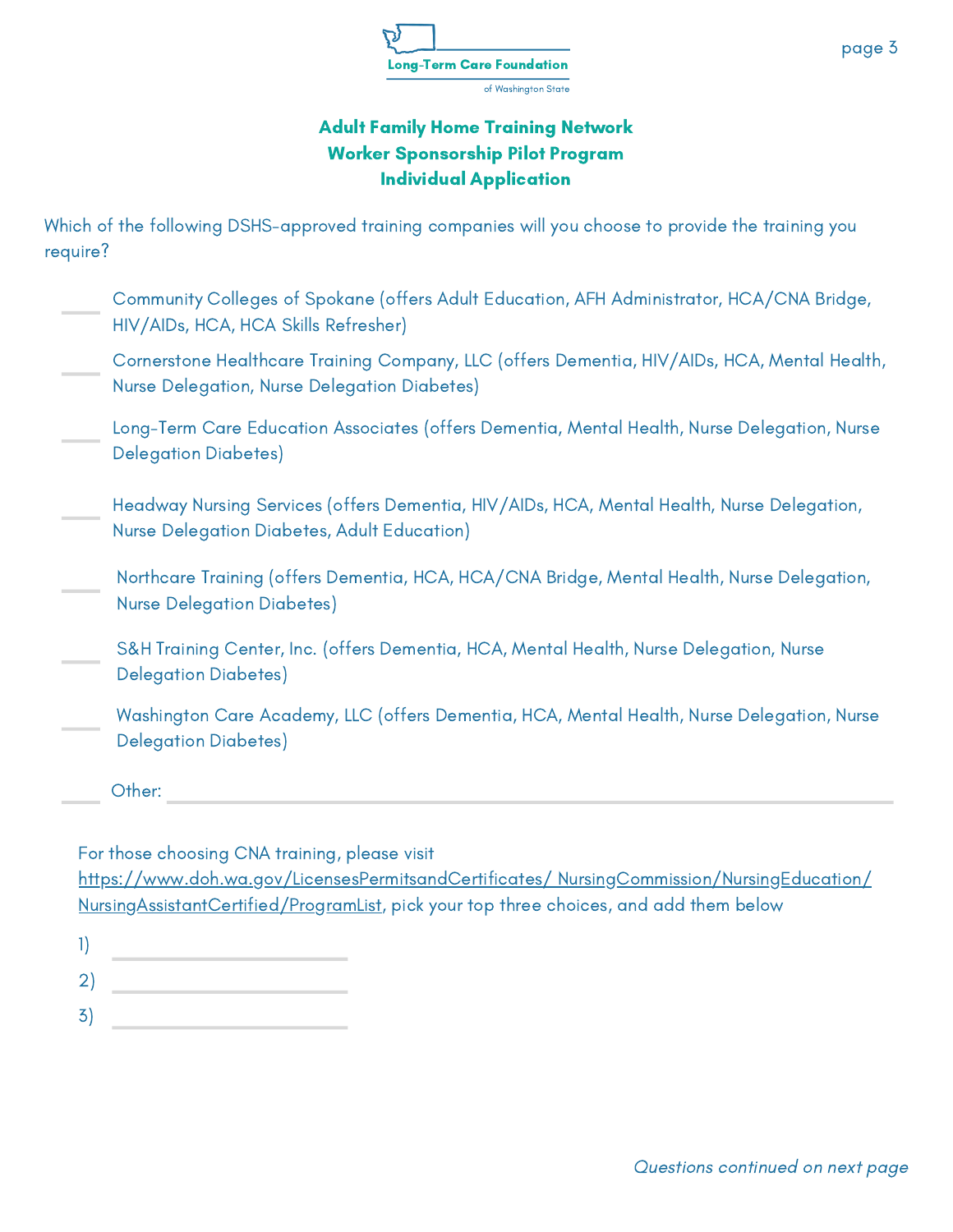| <b>Long-Term Care Foundation</b> |  |
|----------------------------------|--|
| of Washington State              |  |

| Are you able to take the training online? ______ Yes _______ No                                                                                                                                                                     |
|-------------------------------------------------------------------------------------------------------------------------------------------------------------------------------------------------------------------------------------|
| How soon could you begin the training?                                                                                                                                                                                              |
| <b>Highest Grade Completed:</b>                                                                                                                                                                                                     |
| Less than high school graduation ________ High School Graduate _Graduation Date: _                                                                                                                                                  |
| GED Date GED Attained: CED                                                                                                                                                                                                          |
| Some Post H.S., no degree or certificate _______ Certificate (< 2 years)                                                                                                                                                            |
| ______ Associate Degree ________ Bachelor's Degree or Above                                                                                                                                                                         |
| How did you hear about us?                                                                                                                                                                                                          |
| <b>Example 19 August 2018</b> Referred You): An alternative contract the contract of the contract of the contract of the                                                                                                            |
| The Long-Term Care Foundation Facebook Page                                                                                                                                                                                         |
| The Long-Term Care Foundation Website                                                                                                                                                                                               |
| <b>Expedition Other:</b> Production of the Contract of the Contract of the Contract of the Contract of the Contract of the Contract of the Contract of the Contract of the Contract of the Contract of the Contract of the Contract |
| Are you currently working at an Adult Family Home? Yes _____ No _____                                                                                                                                                               |
| If yes, what is the name of the adult family home? _____________________________                                                                                                                                                    |
| <b>Applicant's Signature:</b><br><b>Date:</b>                                                                                                                                                                                       |